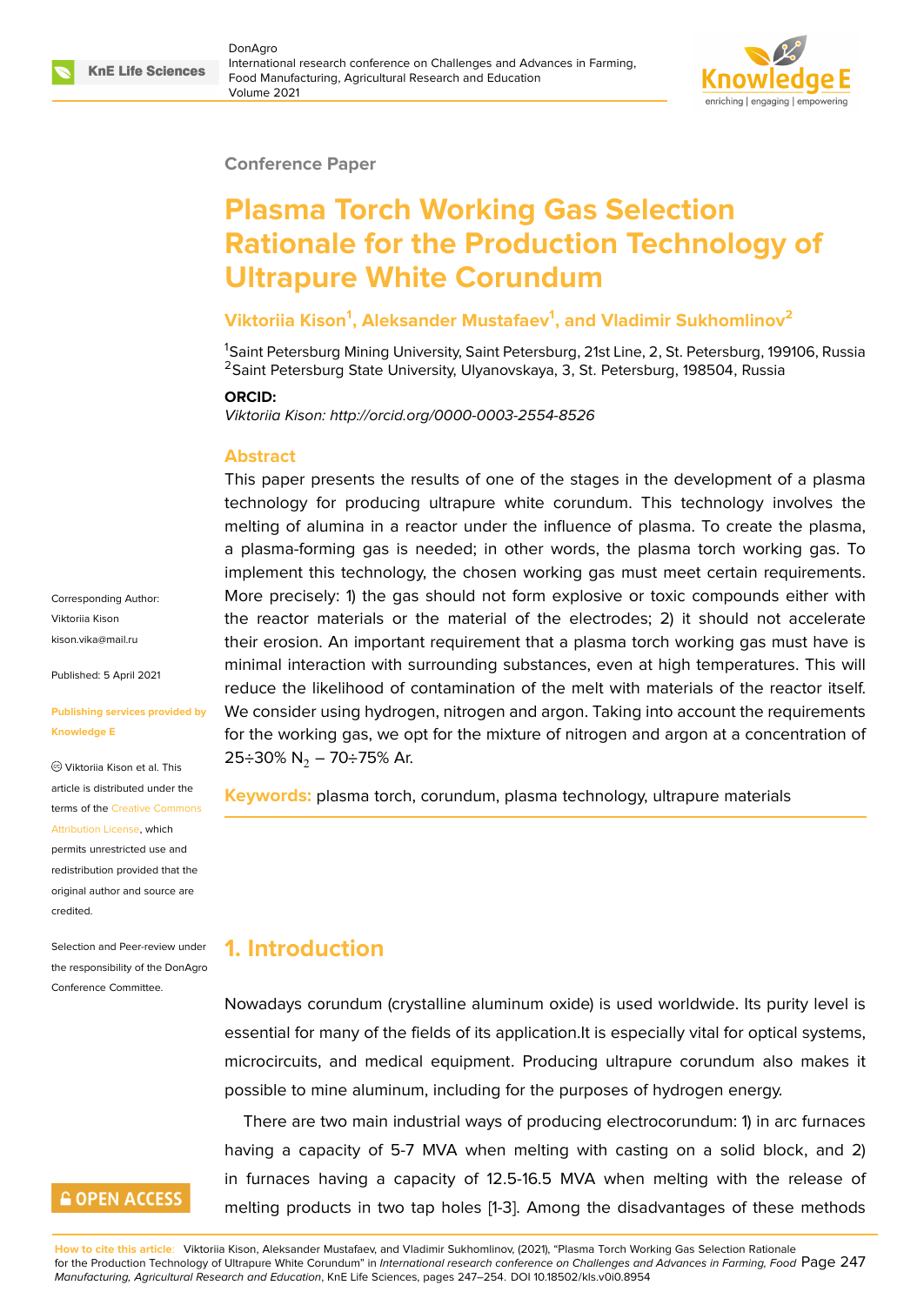

are excessive pollution of the resulting corundum, high energy consumption,and low environmental friendliness of production.

The demand for pure white corundum is constantly growing in the global market these years.It requires the emergence of new technologies.

We claim that the plasma technology for producing ultrapure white corundum from alumina can be one of such technologies.This technology involves alumina melting under the influence of plasma in the reactor. To obtain the maximum purity of the resulting corundum two conditions are required: 1) the use of pure raw materials, and 2) minimizing the formation of impurities during the process.

This article provides evidence for using a plasma-forming gas in capacity of the working gas of the plasma torch.

## **2. Materials and Methods**

At this stage of the development of a plasma technology for producing pure white corundum, a number of requirements are set for the feedstock, the installation itself, including its individual parts, such as a plasma torch, and a melting reactor, as well as for technological processes associated with the production of corundum.

To obtain ultrapure corundum, it is necessary to control the incoming impurities throughout the process. One of the sources of impurities is the plasma torch working gas -electrodesinteraction and plasma torch working gas - lining materials contact. We analyzed the physical and chemical properties of such interaction and its effect on the production process to choose an optimal working gas for the technology understudy.

## **3. The Study of the Possibility of Using Various Gases**

Due to the high thermal conductivity and high specific enthalpy of plasma jets, hydrogen or nitrogen are used to solve the problems of heating and melting solids.

For the rationale of the plasma torch working gas, it is necessary to formulate the criteria by which the selection is conducted. They include:

- 1. high efficiency of energy exchange between a gas stream and a heated surface;
- 2. low erosion rate of the first layer of the tank inwall resulting from the interaction with the working gas of the plasma torch;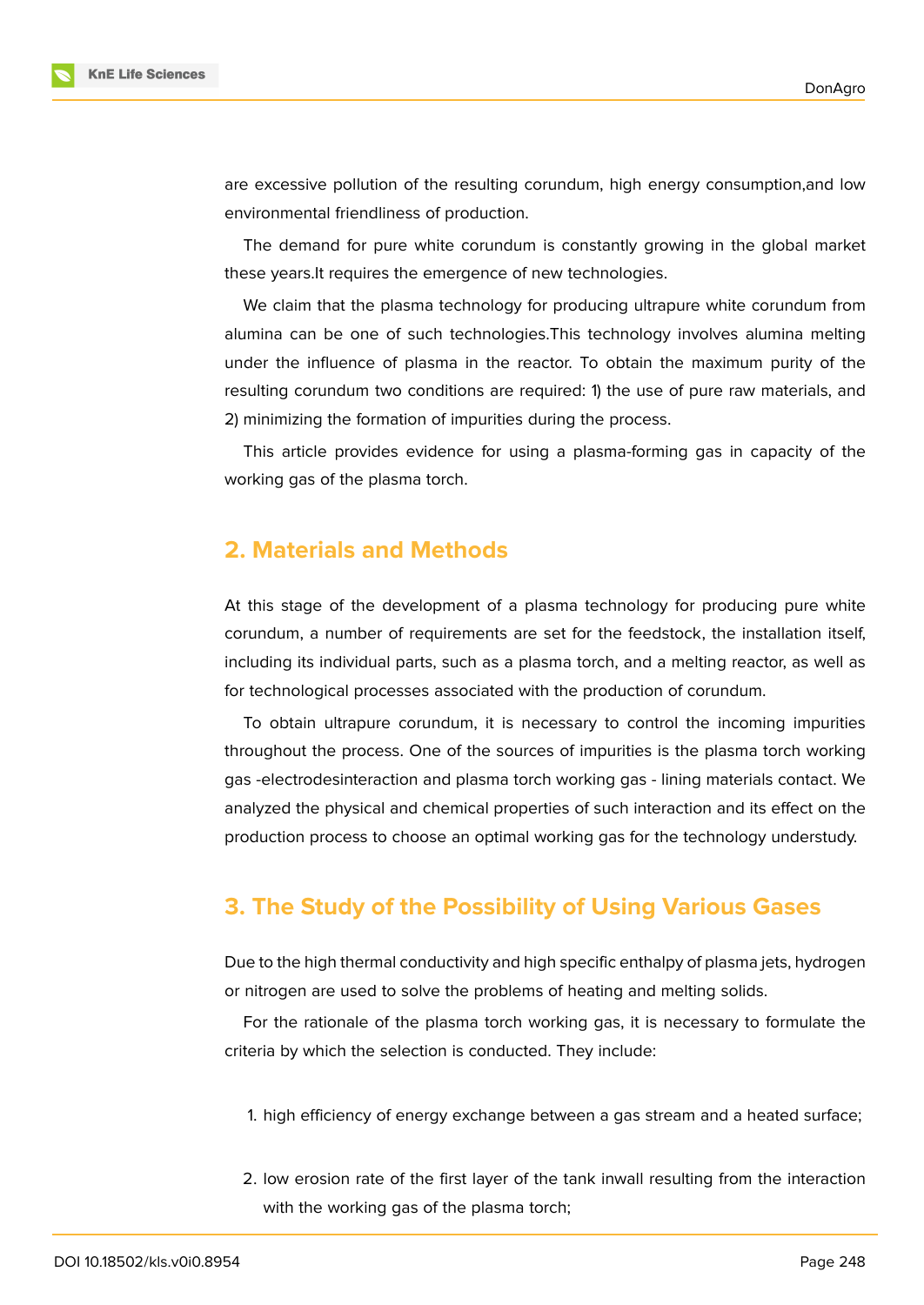- 3. low diffusion rate of the working gas molecules in the lining layers and low efficiency of the formation of caverns and cavities filled with gas in melting tank inwall, which lead to mechanical strength reduction;
- 4. absence of chemical reactions between the gas molecules (atoms) and melting tank inwall, that might result in forming harmful, hazardous, and poisonous substances and increasing the erosion rate of a reactor wall;
- 5. low cost per unit mass of the working fluid of the plasma torch.

In the process of heat transfer,the energy stored in the atomic fraction of plasma is released as it is transferred to the heated surface. The gas heat conductivity is of great importance since jet-to-surface heat transfer depends particularly on this parameter. The line graph in **Figure 1** shows the dependence of the gases thermal conductivity (in W/(m⋅K)) on their temperature.



**Figure** 1: Thermal conductivity of working gases

We should note that air was immediately excluded from our consideration, because the contact of the planned materials for the reactor wall coating and the melt results in light volatile oxides evolution. This causes the coatings to accelerate dramatically in contrast with oxygen-free gases.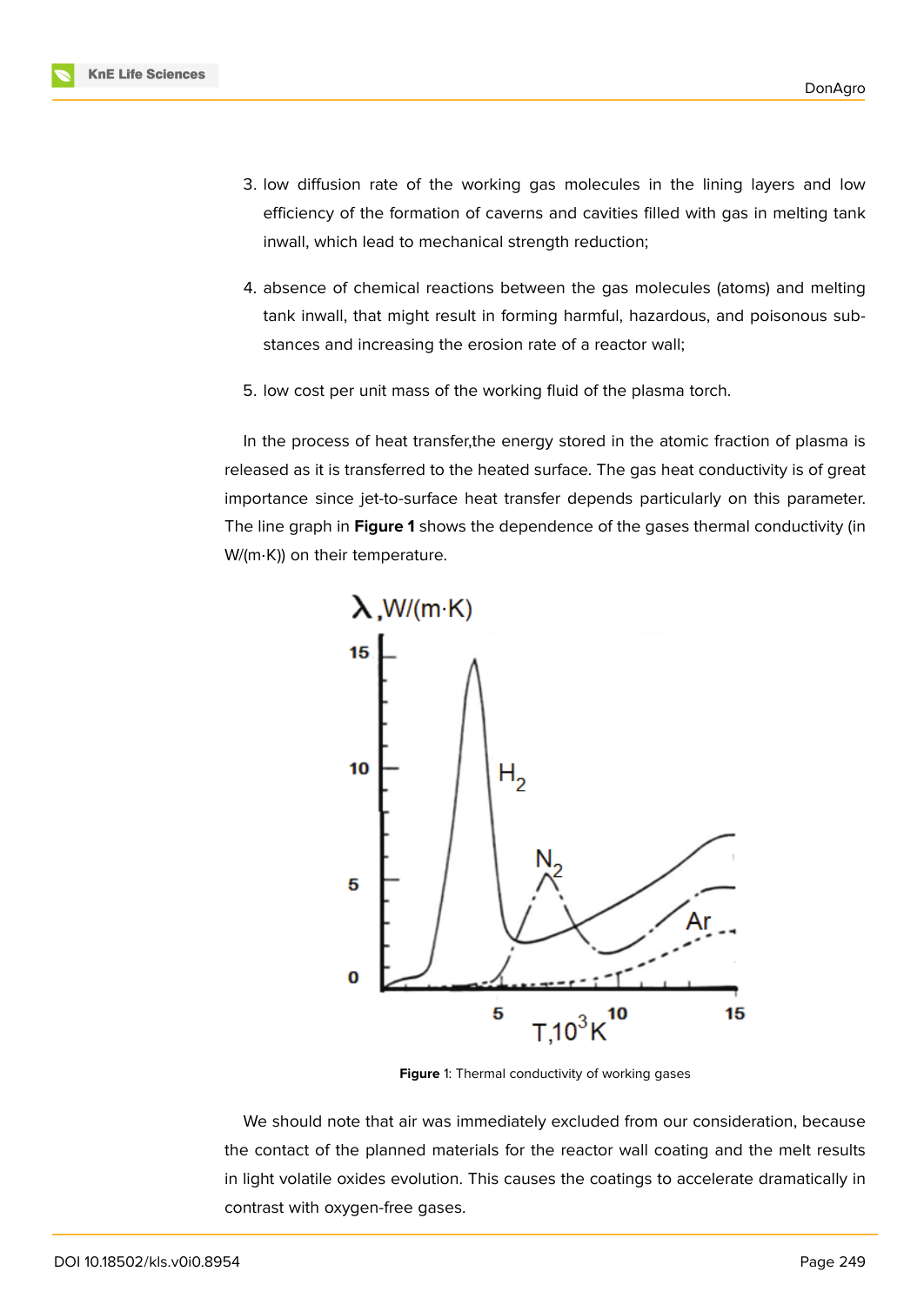The plasma on exit from the plasma torch can reach a temperature range of 8000- 10000K. When the jet interacts with the free surface of a liquid or solid phase, the flow undergoes compression (at high speed it becomes adiabatic), which should be taken into account when calculating heat transfer.

The heat transfer between the plasma and the melt through the spot in the vicinity of the plasma flow stagnation point can be estimated using the Nusselt number [4]. Further, the Nusselt number depends on the Rayleigh number (Ra), Reynolds number (Re), and Prandtl number (Pr). This connection is determined by the type of convection (forced or natural), the type of flow (film, laminar or turbulent, subsonic or superson[ic](#page-6-0)), etc. [5].

In the case of a plasma jet, with parameters close to equilibrium, one can use the well-known solution of the "flooded jet" problem, which gives spatial distributions of gas [pa](#page-7-0)rameters when the jet flows through an opening into its own gas at rest [6]. The calculations show that under the considered conditions the plasma torch jet is turbulent, and the type of convective heat transfer is forced.

Bearing in mind the plasma torch efficiency, power, and jet velocity corresp[o](#page-7-1)nding to a given power, we found out the following Nusselt numbers for the gases under discussion – Nu<sub>Ar</sub> ≈ 40; Nu<sub>N2</sub> ≈ 11; Nu<sub>H2</sub> ≈ 10. These results are in good agreement with the results of experiments conducted in [7–10].

Thus, due to higher thermal conductivity, specific enthalpy of molecular gases at high temperatures and heat transfer parameters, nitrogen and hydrogen are more efficient gases from the point of view of heating and further melting of alumina than argon. However, the plasma torch parameters for nitrogen and hydrogen will be different, since for the same energy supplied to the melt, the jet velocity of the plasma torch on nitrogen can be significantly (almost 10 times) lower than that of the plasma torch on hydrogen and 5-6 times lower than the plasma torch on argon. The reason for this is the low density of hydrogen compared to nitrogen at approximately the same specific enthalpy. Therefore, according to the first requirement listed at the beginning of this section (3), nitrogen is considered to be the most preferred.

The next selection criterion is the lack of interaction of the plasma torch working gas with the material of the reactor walls. If we use argon as a working gas of the plasma torch, no additional requirements are put forward on the outer lining layer (or coating of the outer layer), because this gas is chemically neutral, and the diffusion coefficient of argon atoms in a solid is negligible even at the considered high temperatures.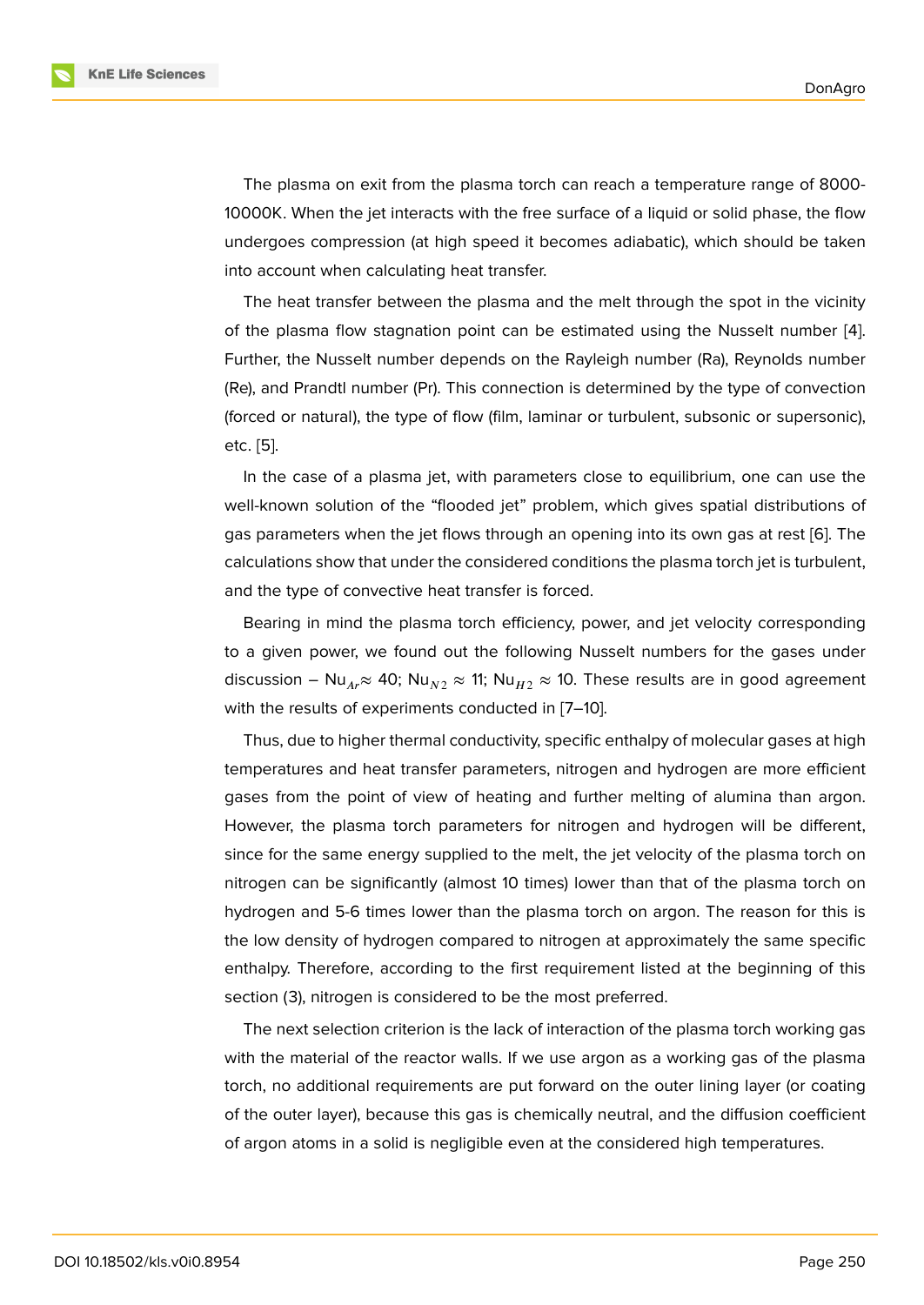If we use nitrogen, hydrogen, or a mixture of nitrogen with argon, the outer layer must meet some additional requirements. For example, it is undesirable to use carboncontaining materials for the outer layer of the lining due to the possibility of cyanide formation (with the possibility of further conversion to cyanides as a result of reactions with wear products of reactor units) in response to the synthesis reaction  $2C + N<sub>2</sub>$  $\rightarrow$  2C<sub>2</sub>N<sub>2</sub>.

The reaction proceeds at high temperature in plasma especially effectively to form electronically and vibrational excited molecules with increased chemical activity. In an arc plasma, at high temperatures, the dissociation of water molecules with the formation of atomic hydrogen is possible. In the future, if atomic hydrogen interacts with nitrogen and carbon in a chain of reactions of methane formation and its reaction with nitrogen, it may lead to the emergencies of low hydrocyanic acid concentration in the reactor, which is notoriously poisonous. To avoid this, we suggest covering the the reactor walls with a thin layer of molybdenum, that will allow to use carbon-containing materials in the first layer.

The carbon surface is not chemically inert at a temperature of about 2000 K. In the presence of water and oxygen vapors, various gases are formed on the surface of graphite-containing materials [11]. We used a mass spectrometer to analyze these gases and determine their mass numbers. Hence, we found out that  ${\sf H}_{2}$ , CH $_{4}$ , CO $_{2}$ , CO are the main gases that are formed on the surface of graphite under conditions close to those expected in the reactor. [N](#page-7-2)otwithstanding, hydrogen is generated due to the water molecules dissociation on the surface of the carbon-containing material.

The aforesaid chemical reactions occur mainly on the surface of the first layer of the lining provided it is manufactured with the use of graphite-containing materials. The resultants are volatile gases, which association energy with the graphite surface is not strong. Therefore, these processes will cause surface erosion at a temperature of about 2000 K. Moreover, this is applied not only to a nitrogen-containing, but also to any kind of atmosphere.

Thus, when we use nitrogen-containing gases as the plasma torch working fluid, we should either omit using carbon-containing materials for the first layer of the lining or provide it with a thin chemically neutral outer coating, for example, made of molybdenum, to avoid lowering the heat flux through the first layer. This will help to avoid ingress of material from the reactor walls, and eliminate the possibility of the melt crystallization on the reactor walls, which leads to heterogeneity of the obtained corundum.

The aforementioned note on the necessity of oxygen-free atmosphere in the reactor can be fully applied to molybdenum, which oxides are very volatile.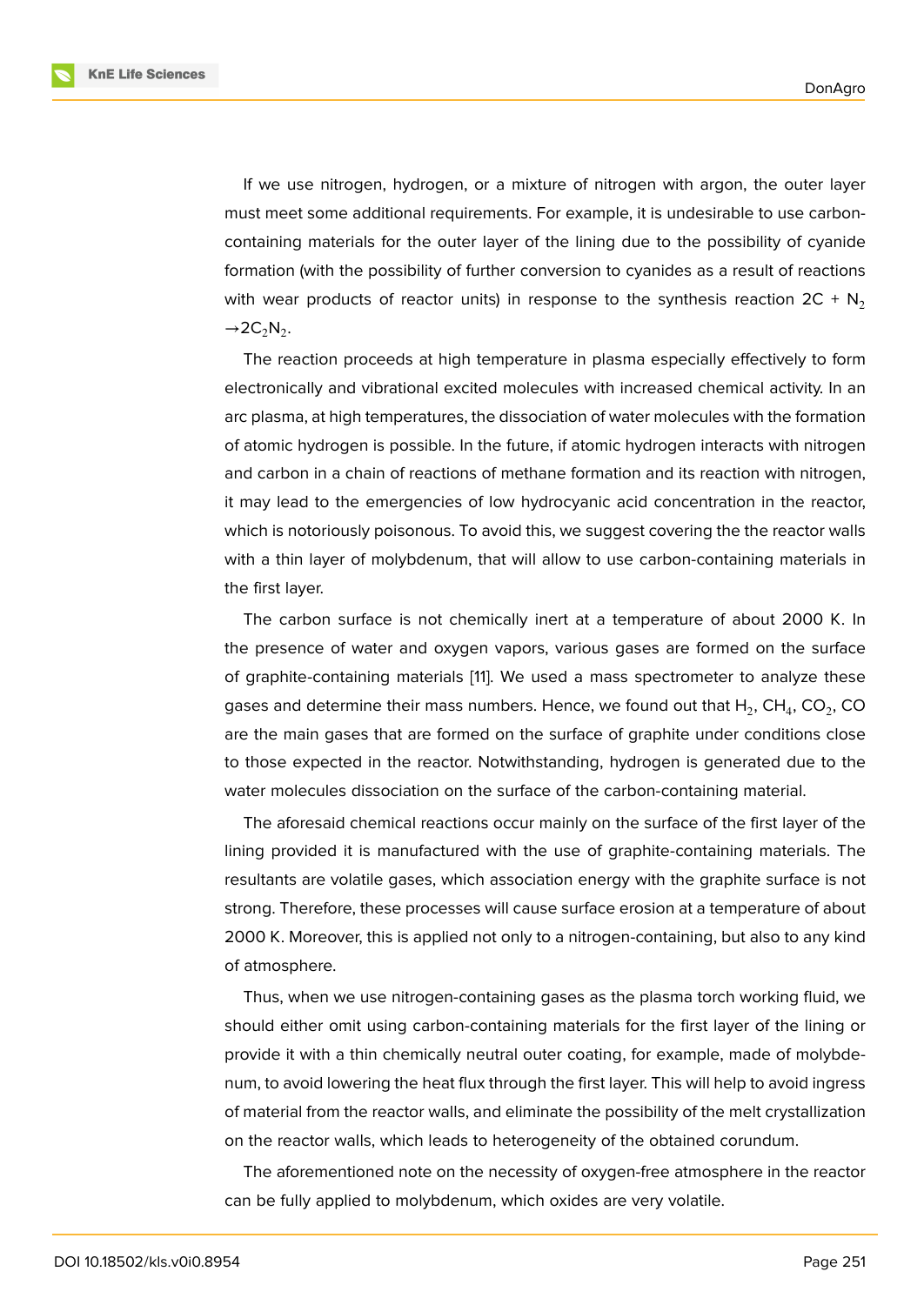Taking into account some excess pressure of the plasma torch jet, the atmosphere in the reactor will be inert with respect to molybdenum. That is, it will be anoxic or the amount of oxygen will be very small, insufficient to quickly reduce the resource.

It is also important to note the possibility of using a mixture of nitrogen and argon as the working gas of the plasma torch. It is common knowledge that increasing the capacity resource of plasmatrons is an urgent problem. It is mostly erosion of the electrodes of the plasma torch, in particular, the cathode, that limits the resource. According to [12], the fraction of nitrogen atoms in plasma of a mixture of argon and nitrogen sharply increases, that is associated with the transformation of the electron energy distribution function. Moreover, the maximum is observed at nitrogen concentration 25÷[30](#page-7-3)%.Furthermore, the emergence of a significant amount of atomic nitrogen leads to the phenomenon of the electrode surfaces nitriding, which facilitates their hardness and erosion properties improvement.

Thus, we expect that using the mixture of argon and nitrogen as a plasma-forming gas can increase the plasma torch resource in comparison with the use of pure argon and nitrogen.

When developing the design of a reactor for plasma melting of alumina, it is necessary to provide the possibility of the optimization of the melting process by allowing for the movement of the plasma torch jet along the surface of the melt, as well as a change in the inclination of the axis of the jet with respect to the normal line to this surface. This makes it necessary to use lubricants in the nodes to provide the appropriate movement. Bearing in mind high temperatures, it will be structurally difficult to ensure the tightness of the reactor in order to prevent the ingress of air through sealing. Therefore, we propose to increase pressure of the working gas of the plasma torch in the reactor using special valves

In addition, the upper limit of the operating temperature of most lubricants is about 500 K [13]. Given that a range of temperature for alumina melting is at 2300  $\div$  2400 K, we need to focus on the upper values of the operating temperature range of lubricants. However, at these temperatures, the vapor pressure of most of engine oils increases by order o[f m](#page-7-4)agnitude compared to normal conditions [13]. These circumstances can lead to the formation of an explosive mixture of oil, hydrogen and oxygen vapors if hydrogen is used as the working gas of the plasma torch.

Thus, we consider the mixture of nitrogen and ar[go](#page-7-4)n to be the most preferred and the safest as the working gas for the alumina-melting reactor.

Finally, with regard to the last selection criterion, argon and nitrogen are more costeffective than hydrogen.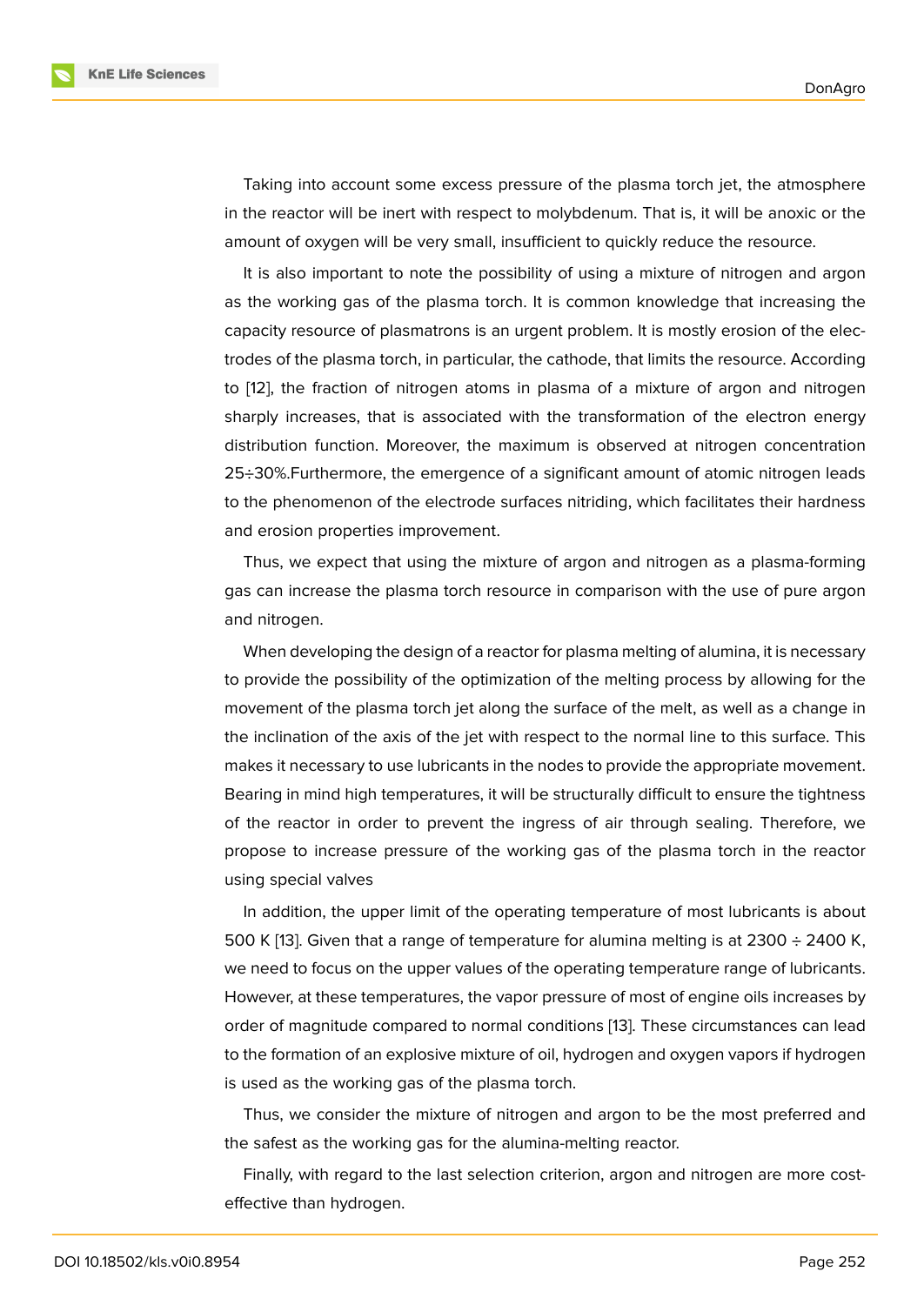

### **4. Conclusion**

Basing on the conducted analysis and the proposed requirements, we opt for the mixture of nitrogen and argon (presumably, in concentration  $25\div 30\%$  N<sub>2</sub> – 70 $\div 75\%$  Ar) as the plasma torch working gas for the following reasons. 1) It has a higher efficiency of surface heating under the considered conditions compared to pure argon. 2) It has lower energy consumption for plasma maintenance than in pure nitrogen. 3) It has lower voltage of ignition and combustion of the plasma torch. Moreover it makes it possible to increase the plasma torch resource by means of nitriding of the plasma torch electrodes.

In the framework of the problem being solved it is undesirable to use hydrogen as a working gas of a plasma torch, because of its high chemical activity resulting in the formation of harmful and explosive substances, high permeability and diffusion coefficient in a solid and, thereby its accumulation in the lining layers with subsequent deterioration of its physical and mechanical properties (decrease in thermal conductivity and mechanical strength).

When using the mixture of nitrogen and argon as the working gas of the plasma torch and using carbon-containing materials as the first layer of the lining, it is necessary to coat the reactor walls with a molybdenum layer to prevent intensive formation of cyanide with further possible formation of cyanide compounds in reactions with impurities of wear products of the moving mechanical parts of the reactor (units, providing loading of alumina, orientation in the space of the plasma torch, etc.). Also, such a coating is favorable in terms of reducing pollution and heterogeneity of the resulting corundum.

At the next stages of the study, it will also be necessary to select the materials of the plasma torch electrodes to minimize erosion of the cathode and anode, establish the plasma torch operating modes, and then carry out test launches of the reactor.

### **References**

- [1] Vetyukov, M. M., Cyplakov, A. M. and Shkolnikov, S. N. (1987). *Electrometallurgy of Aluminum and Magnesium.* Moscow: Moscow Publisher, p. 320.
- [2] Grjotheim, K. and Kvande, H. (1993). *Introduction to Aluminum Electrolysis.* Dusseldorf: Aluminum-Verlag, p. 243.
- [3] Mincis, M. Y., Polyakov, P. V. and Sirazutdinov, G. A. (2001). *Electrometallurgy of Aluminum.* Novosibirsk: Nauka, p. 368.
- <span id="page-6-0"></span>[4] Boulos, M. I., *et al*. (1993). Fundamentals of Plasma Particle Momentum and Heat Transfer. In R. Suryanarayanan (Ed.), *Plasma Spraying: Theory and Applications*.